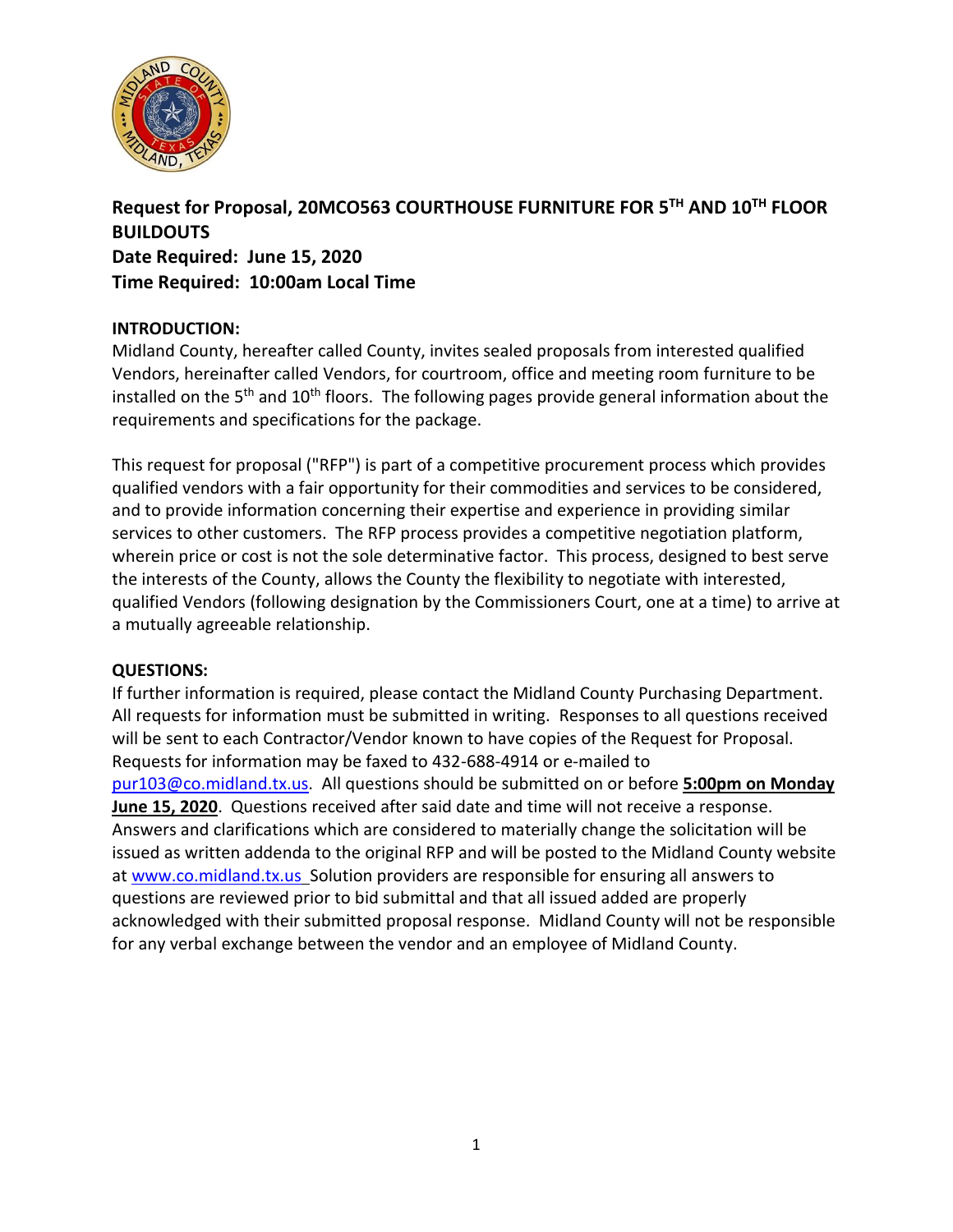#### **COPIES AND RECEIPT:**

Please submit one (1) original, three (3) copies, and an electronic copy on USB drive of the proposal. **An executed copy of the Proposal Affidavit SIGNED AND NOTARIZED (Page 7) must be included in each submission.** Please note that if no Proposal Affidavit is included, the response will be rejected. Midland County is exempt from all state and federal taxes. Tax exempt certificates are available upon request.

All responses should be submitted in a sealed envelope, marked on the outside**,** 

# **20MCO563 COURTHOUSE FURNITURE FOR 5TH AND 10TH FLOOR BUILDOUTS**

#### **\_\_\_\_\_\_\_\_\_\_\_\_\_\_\_\_\_\_\_\_\_\_\_\_ Company Name**

Responses must be received by **10:00am Local Time on Monday June 15, 2020.** Late proposals will be rejected and returned without being opened. The clock in the Purchasing Agent's office is the official time piece for this submission. If interested, Contractors may use mail or express systems to deliver their proposal to the Purchasing Department; they should insure that they are tendered to the carrier in plenty of time to reach the Purchasing Department by the time and date required. Facsimile transmitted proposals shall not be accepted.

**SUBMISSION LOCATION:** All bids which are mailed, shipped, delivered, etc. should be addressed as follows:

#### **Midland County Purchasing Department**

Midland County Courthouse Attention: Kristy Engeldahl, Purchasing Agent 500 N. Loraine Street, Suite 1101 Midland, Texas 79701

#### **DOCUMENTATION SUBMISSION:**

The respondent must submit all required documentation. Failure to provide requested information may result in rejection of the proposal.

#### **ALTERATION OF PROPOSAL:**

A proposal may be altered, modified or amended by a Vendor at any time, prior to the time and date set forth above as the submission deadline. Alterations, modifications or amendments to a proposal must be made in the offices of the Purchasing Department. Any interlineations, alteration or erasure made on a proposal before the submission deadline must be initialed by the signer of the proposal, guaranteeing authenticity. A proposal may not be altered, modified or amended after the submission deadline.

#### **WITHDRAWAL:**

A proposal may not be withdrawn or canceled by the respondent for a period of sixty (60) days following the date designated for the receipt of proposals, and respondent so agrees upon submittal of their proposal.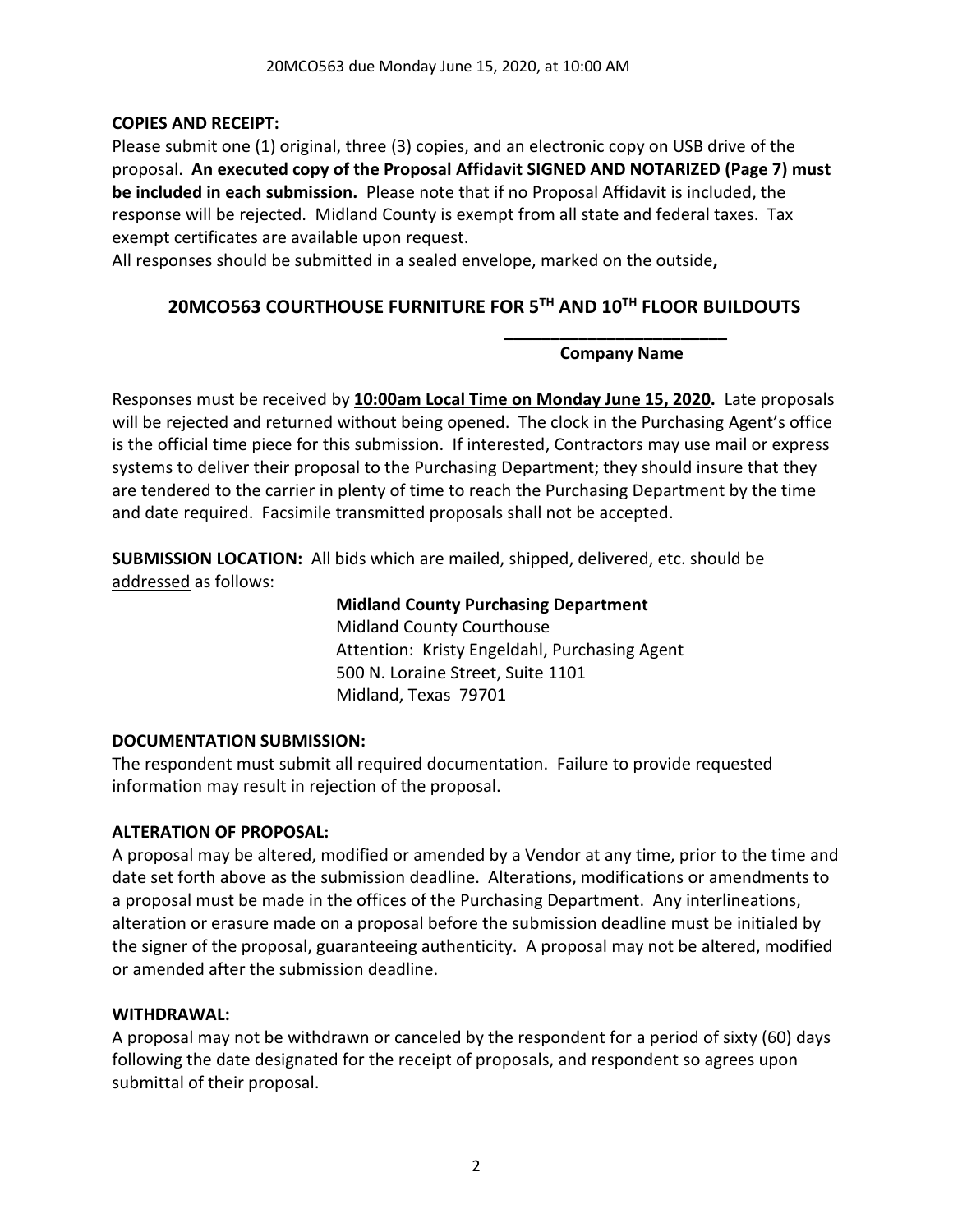#### **CONFLICT OF INTEREST:**

No public official shall have interest in this contract, in accordance with Vernon's Texas Codes annotated Local Government Code Title 5, Subtitle C, Chapter 171. Vendor is required to sign affidavit form included in Proposal documents.

#### **SILENCE OF SPECIFICATIONS:**

The apparent silence of these specifications as to any detail of the apparent omission from it of a detailed description concerning any point, shall be regarded as meaning that only the best commercial practices are to prevail. All interpretations of these specifications shall be made on the basis of this statement.

#### **CONFIDENTIALITY:**

Contents of the proposals will remain confidential until the contract is awarded. At that time the contents will be made public under the Texas Public Information Act; except for any portion of a proposal which has been clearly marked as a trade secret or proprietary data (the entire proposal may not be so marked). Proposals will be opened, and the name of the firm submitting the proposal read aloud, acknowledged, at **10:05am on Monday June 15, 2020**,in the Purchasing Department Conference Room located in the Midland County Courthouse, Suite 1101. All respondents or other interested parties are invited to attend the opening.

Vendors are hereby notified that the Owner strictly adheres to all statutes, court decisions, and opinions of the Texas Attorney General with respect to disclosure of public information.

# **ADDITIONAL INFORMATION AND DEMONSTRATION, NEGOTIATIONS:**

Prior to award, selected Vendors may be asked to provide further information concerning their proposal, up to and including presentations/demonstrations. The Midland County Commissioners Court reserves the right to reject any and all proposals or waive formalities as deemed in the best interests of Midland County. The County may also enter into discussions and revisions of proposals after submission and before award for the purpose of obtaining the best and final offer, and to accept the proposal deemed most advantageous to Midland County.

This request for proposal (RFP) is part of a competitive procurement process which is designed to best serve the interests of the County in obtaining complicated commodities and/or services. It also provides interested Contractors with a fair opportunity for their goods and services to be considered. The RFP process is designed to be a competitive negotiation platform, where price is not required to be the sole determinative factor. Also, the County has the flexibility to negotiate with interested vendors (one at a time) to arrive at a mutually agreeable relationship. Negotiations will be arranged with vendors in a hierarchal order, starting with the vendor selected as the primary. If a contract cannot be negotiated, negotiations will, formally and in writing, end with that Vendor and proceed to move to the second vendor, and so forth until a contract is negotiated.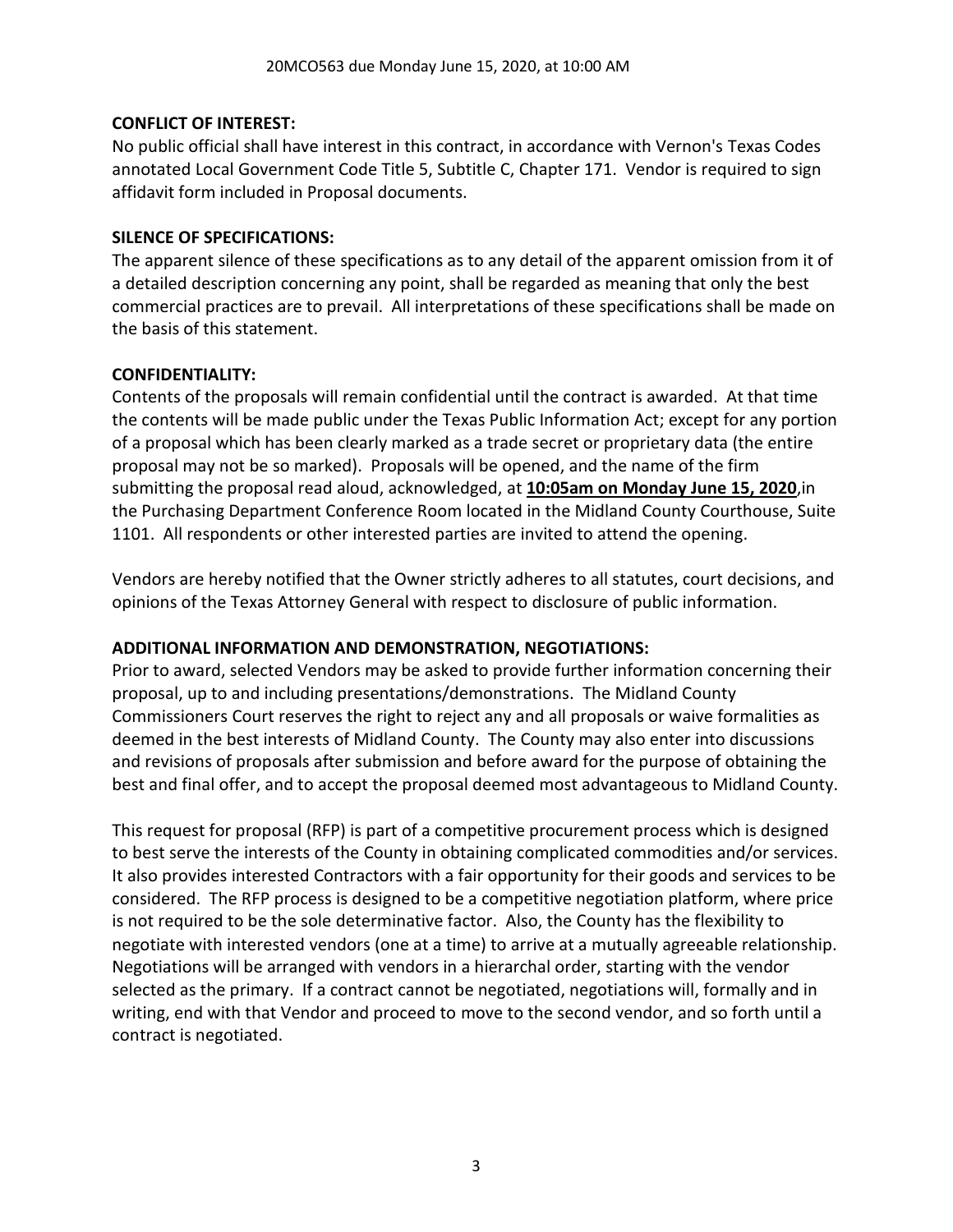#### **RIGHTS OF THE CONTRACTING AUTHORITY:**

Midland County reserves the right to withdraw this RFP at any time and for any reason. Midland County also has the right to terminate its selection process at any time and to reject all responses, or all proposals. Receipt of the proposal materials by Midland County or submission of a proposal to Midland County confers no rights upon the vendor nor obligates Midland County in any manner.

All costs associated with the preparation or submittal of proposals shall be borne by the vendor, and no cost shall be sustained by Midland County.

#### **ORAL COMMITMENT:**

Vendors should clearly understand that any verbal representations made or assumed to be made during any discussions held between representatives of a vendor and any Midland County personnel or official are not binding on Midland County.

#### **WAIVER OF CLAIMS:**

Submission of a proposal indicates Vendor's acceptance of the evaluation technique and Vendor's recognition that some subjective judgments must be made by the County during the determination of qualification.

#### **SELECTION CRITERIA:**

Price is a primary consideration, however, it is not the only consideration to be used in the selection. The product and/or service to be provided is also of major importance. Midland County will require that the successful vendor provide a representative for all County related business, service, billing, installation, activation and termination of said service.

#### **ORDINANCES AND PERMITS:**

The Contractor/Vendor agrees, during the performance of the work, to comply with all applicable Federal, State, or local codes, ordinances, and laws.

#### **INVOICES:**

Invoices are to be mailed to P.O. Box 421, Midland, Texas 79702 and should cite the applicable Purchase Order Number. Any and all notices or other communications required or permitted by any contract awarded as a result of this RFP shall be served on or given to Midland County, in writing, by personal delivery to the Purchasing Agent of Midland County, Texas, or by deposit with the United States Mail, postage prepaid, registered or certified mail, return receipt requested, addressed to the Midland County Purchasing Agent 500 N. Loraine Suite 1101 Midland, TX 79701, or at such other address as may have been specified by written notice to Vendor.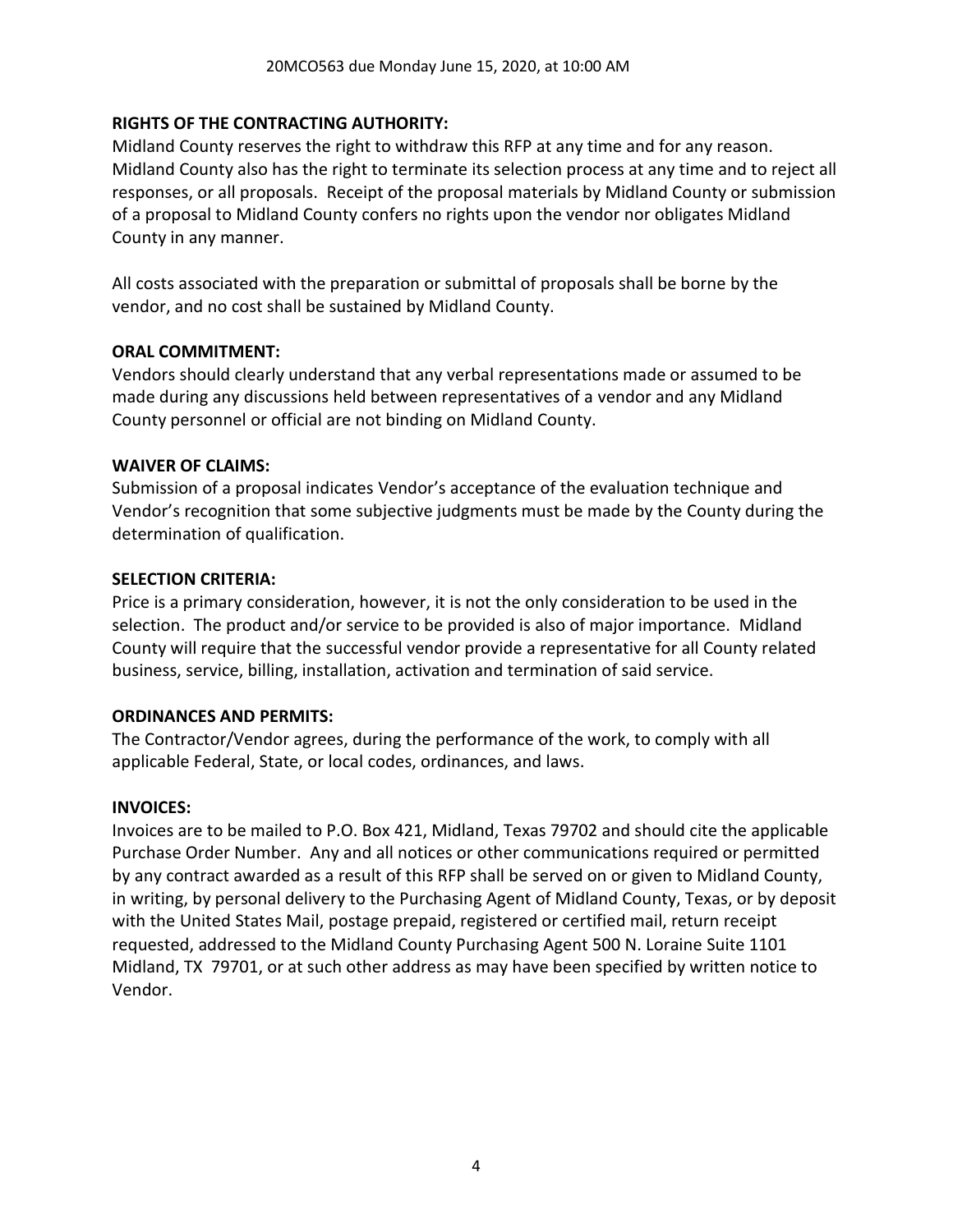#### **INSURANCE:**

The awarded Vendor will maintain such insurance that will protect the Vendor and the County from claims under the Workers' Compensation Acts, and any amendments thereof, and from any other claims for damages from personal injury, including death, which may arise from operations under this agreement, whether such operations be by themselves or by any subcontractor, or anyone directly or indirectly employed by either of them. Current certificates of insurance shall be furnished to Midland County and shall show all applicable coverage(s). Any subcontractor must adhere to the same requirements listed above and below (with the exception of the pollution liability, if required).

#### **Other insurance requirements are:**

-General Liability (including completed operations) with a \$1,000,000 per occurrence limit and \$2,000,000 general aggregate.

-Commercial Automobile Liability with a limit of no less than \$1,000,000. The coverage will also extend liability to hired and non-owned autos.

-Workers' Compensation with limit of \$1,000,000 for Employers Liability Limits.

-We also require a minimum umbrella (or follow form excess policy covering over general liability, auto liability and workers compensation) of no less than \$2,000,000.

Midland County will require the selected Vendor to name Midland County as an additional insured for both the general liability and auto liability. A waiver of subrogation in favor of the County is required for the workers compensation. If the additional insured status or waiver of subrogation is not on a blanket basis, please send a copy of the actual endorsements prior to commencement of any work. All insurance must be placed through an insurance carrier licensed to operate in Texas and have an AM Best Rating greater than A-VI.

#### **INDEMNIFICATION:**

The Vendor shall defend, indemnify and save whole and harmless the County and all its officers, agents and employees from and against any and all demands, claims, suits, or causes of action of any character, name, kind or description brought for, or on account of, arising out of or in connection with the Vendor's performance or non-performance of any obligation of Vendor or any negligent act, misconduct or omission of the Vendor in the performance of its contractual obligations. The Vendor shall defend, indemnify, save, and hold harmless the County and its officers, agents, representatives and employees from and against any and all demands, claims, suits, or causes of action of any character, name, kind or description brought for, on account of, arising out of or in connection with Vendor's product or service.

#### **STATUS OF INDEPENDENT CONTRACTOR:**

Vendor shall be considered an independent contractor, for all purposes. Vendor will not at any time, directly or indirectly, act as an agent, servant, representative or employee of the County. Vendor will not take any action which is intended to create any commitments, duties, liabilities or obligations on behalf of the County, without prior written consent of the County.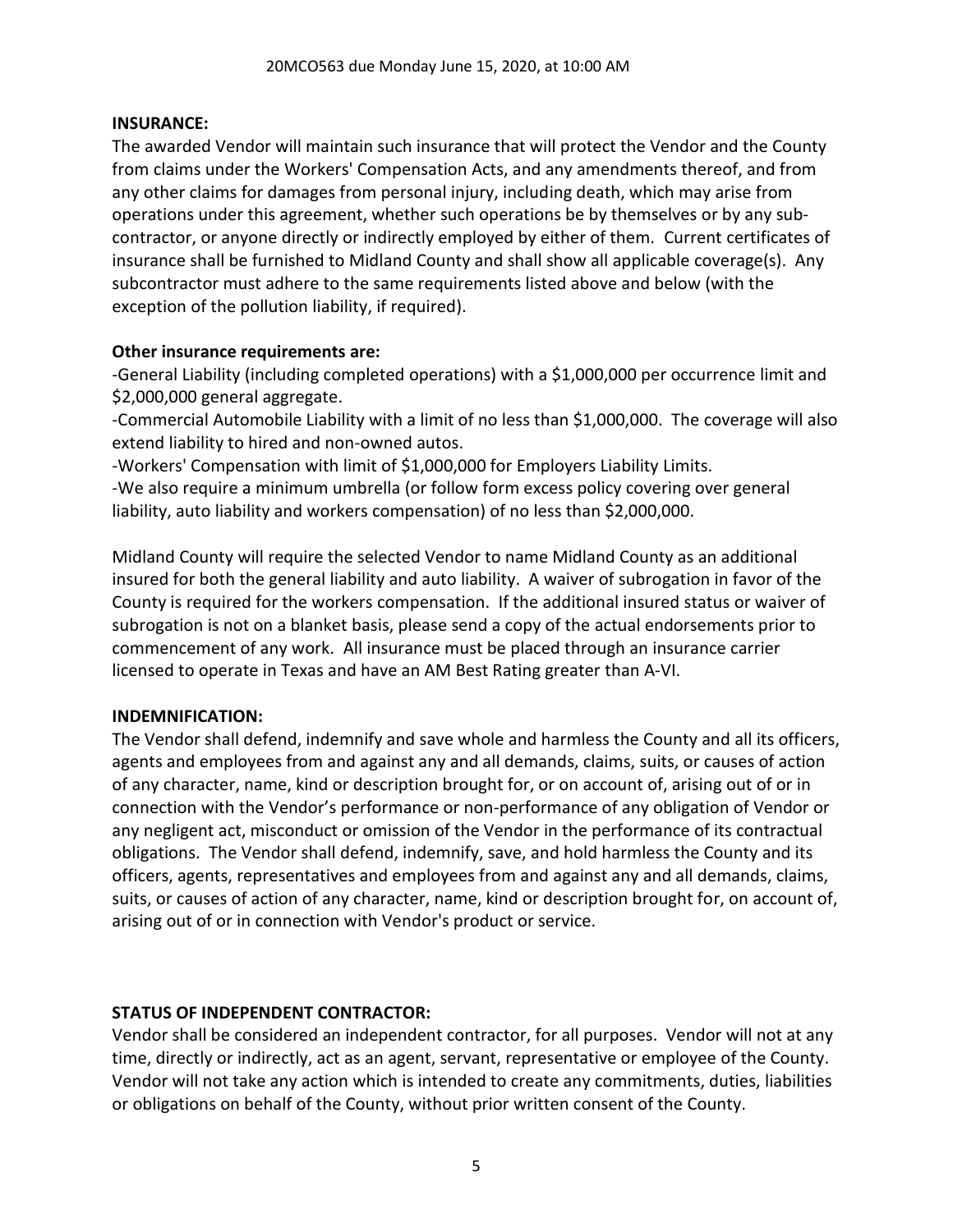#### **PARTIAL INVALIDITY:**

In the event any one or more of the provisions contained in this RFP or any contract resulting therefore, for any reason, be held to be invalid, illegal or unenforceable in any respect, such invalidity, illegality or unenforceability shall not affect any other provision of this RFP or any contract resulting therefore and this RFP or the contract resulting therefore shall be construed as if such invalid, illegal or unenforceable provision had never been contained herein.

### **CONTRACT TERMINATION:**

Non-performance of the Vendor/Contractor in terms of specifications or noncompliance with terms of this contract shall be basis for termination of the contract by the County. Termination in whole or in part, by the County may be made at its option and without prejudice to any other remedy to which it may be entitled at law or in equity, or elsewhere under this contract, by giving (60) sixty days written notice to the Contractor/Vendor with the understanding that all work being performed under this contract shall cease upon the date specified in such notice. The County shall not pay for work, equipment, services or supplies which are unsatisfactory. Contractor/Vendor may be given reasonable opportunity prior to termination to correct any deficiency. This, however, shall in no way be construed as negating the basis for termination for non-performance. The right to terminate the notice thereof is controlled by these proposal specifications and is not subject to being altered by contract.

#### **LAW GOVERNING:**

The parties under contract shall be subject to all Federal laws and regulations, and all rules and regulations of the State of Texas. The laws of the State of Texas shall govern the interpretation and application of the contract; regardless of where any disagreement over its terms should arise or any case of action arise. Vendor agrees to follow all local, state and federal laws.

#### **REMEDIES:**

The successful vendor and Midland County agree that both parties have all rights, duties, and remedies available as stated in the Uniform Commercial Code.

# **VENUE:**

It is hereby agreed that the contract will be made in Midland, Midland County, Texas, and any dispute arising as a result of it shall be governed by the laws of the State of Texas for the purpose of any law suit, and the parties agree that such lawsuit shall be brought in Midland County, Texas.

# **FUNDING CONTINGENCY:**

Any contract awarded pursuant to this RFP shall be contingent on sufficient funding and authority being made available in each fiscal period by the appropriate officials of Midland County. If sufficient funding or authority is not made available, the contract shall become null and void.

# **ASSIGNMENT:**

The Contractor shall not sell, assign transfer or convey this contract in whole or in part, without the prior written consent of the County.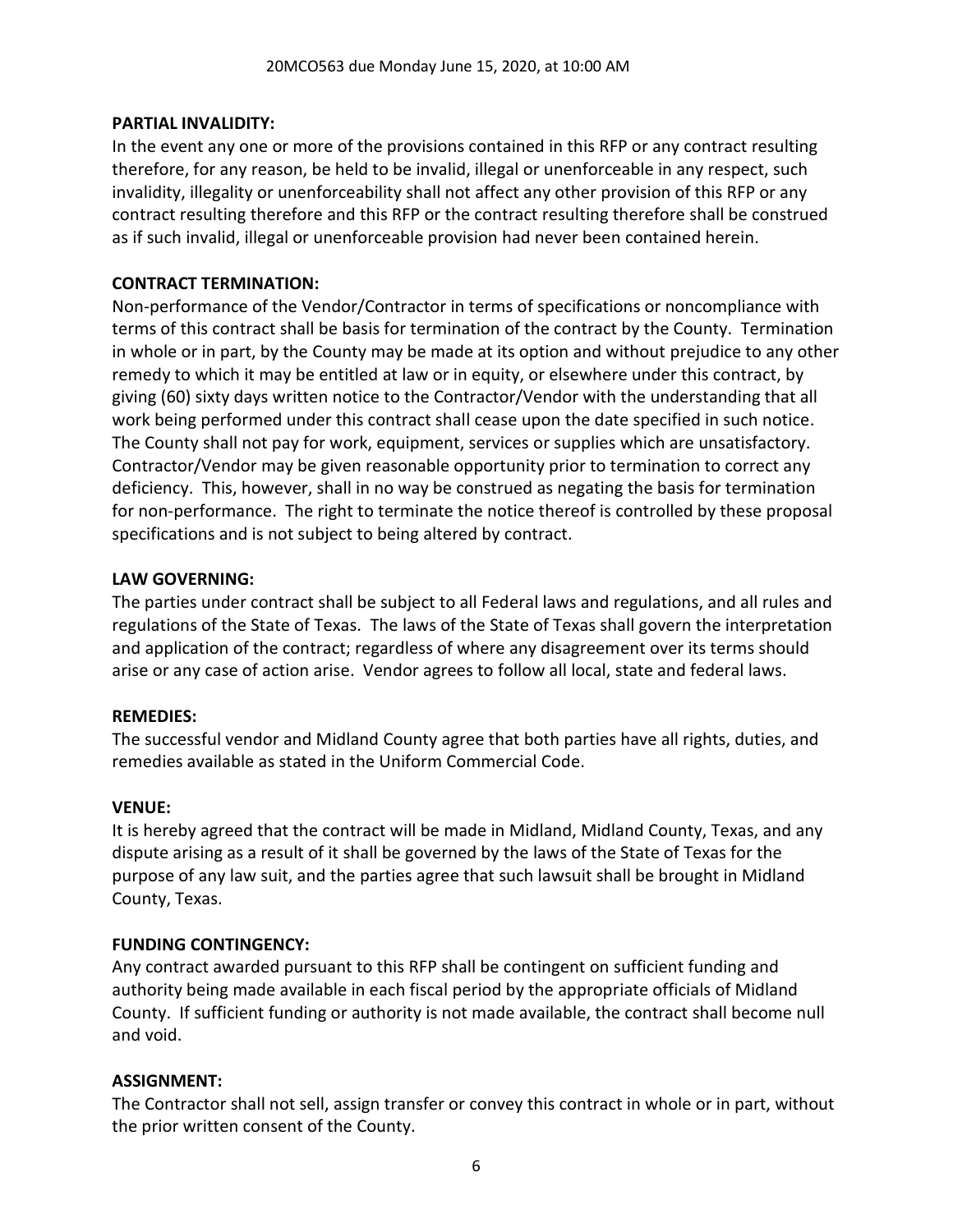# **REQUIRED FORM COMPANY AFFIDAVIT**

The affiant, The affiant, The affiant,  $\frac{1}{2}$  is tates with respect to this submission to County:

I (we) hereby certify that if the contract is awarded to our firm that no member or members of the governing body, elected official or officials, employee or employees of said County, or any person representing or purporting to represent the County, or any family member including spouse, parents, or children of said group, has received or has been promised, directly or indirectly, any financial benefit, by way of fee, commission, finder's fee or any other financial benefit on account of the act of awarding and/or executing a contract.

I hereby certify that I have full authority to bind the company and that I have personally reviewed the information contained in the RFP and this submission, and all attachments and appendices, and do hereby attest to the accuracy of all information contained in this submission, including all attachments and exhibits.

I acknowledge that any misrepresentation will result in immediate disqualification from any consideration in the submission process.

I further recognize that County reserves the right to make its award for any reason considered advantageous to the County. The company selected may be without respect to price or other factors.

| Type of business organization (corporation, LLC, partnership, proprietorship) |  |
|-------------------------------------------------------------------------------|--|

Notary Seal Below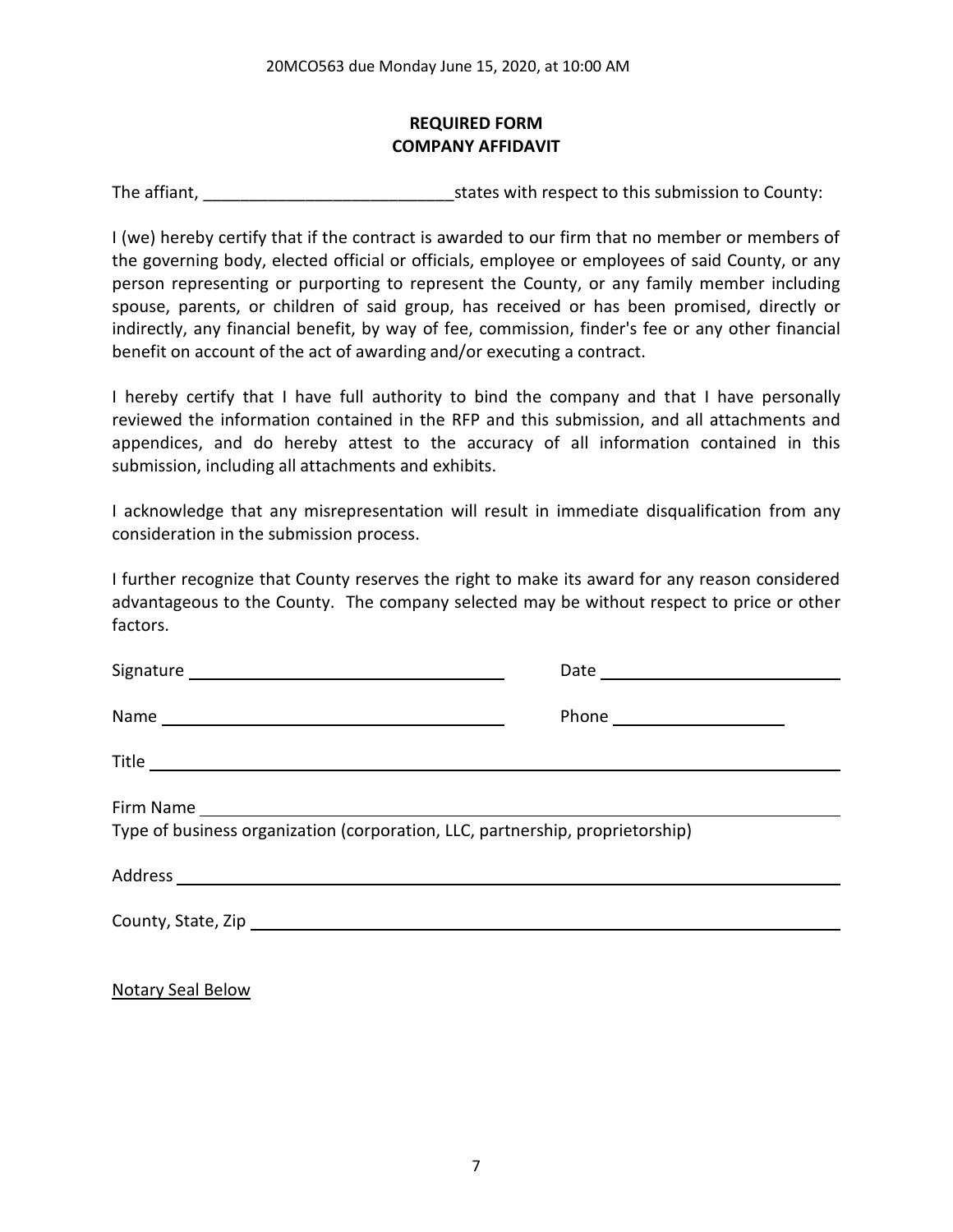#### **SPECIFICATION**

#### **PURPOSE:**

Midland County is building out offices, meeting spaces, and courtrooms on the 5<sup>th</sup> and 10<sup>th</sup> floors of the Midland County Courthouse. We are in need of furniture for said offices, meeting spaces, and courtrooms.

# **SUBCONTRACTOR AND/OR SUPPLIER IDENTIFICATION:**

Should the Bidder subcontract any work, the Bidder shall indicate below the name of each subcontractor and/or supplier the bidder will use in the performance of the contract. The Bidder shall specify the work to be performed by the subcontractor or the materials to be provided by the supplier. Any changes in subcontractor and/or supplier listed below shall require prior approval by the Purchasing Office.

# **SPECIFICATIONS:**

- All furniture pieces are listed on the BID SHEETS (PAGES 10-20). Please note that all color and fabric selections are listed as well. The manufacturers are Cabot Wrenn, Jasper Group Brand (JSI), OFS, and 9-5 Seating.
- Vendor will be delivering and installing the furniture in the appropriate rooms as designated. Midland County does not have a loading dock. All deliveries will need to be made using a truck with a lift gate.
- Vendor will be required to schedule a delivery date at least 5 business days in advance. Vendor will be required to call the Purchasing office 30 minutes prior to arrival. Vendor will park along the side of the street to unload the furniture and tools, then drive the vehicle to a Midland County parking lot and re-enter through the front door of the Courthouse.
- Once put together and installed, a representative from Midland County will inspect each piece of furniture for any damages. Midland County may ask for any damaged items to be removed and exchanged for an undamaged piece of furniture.
- By submitting a bid, Vendor agrees to these specifications as listed above.

# **ESTIMATED COMPLETION TIME:**

Please provide an estimate delivery and installation date.

# **REFERENCES:**

Please provide at least 2 references for commercial projects, preferably any local/state government clients that the vendor has provided a similar type of product and service as requested in this RFP.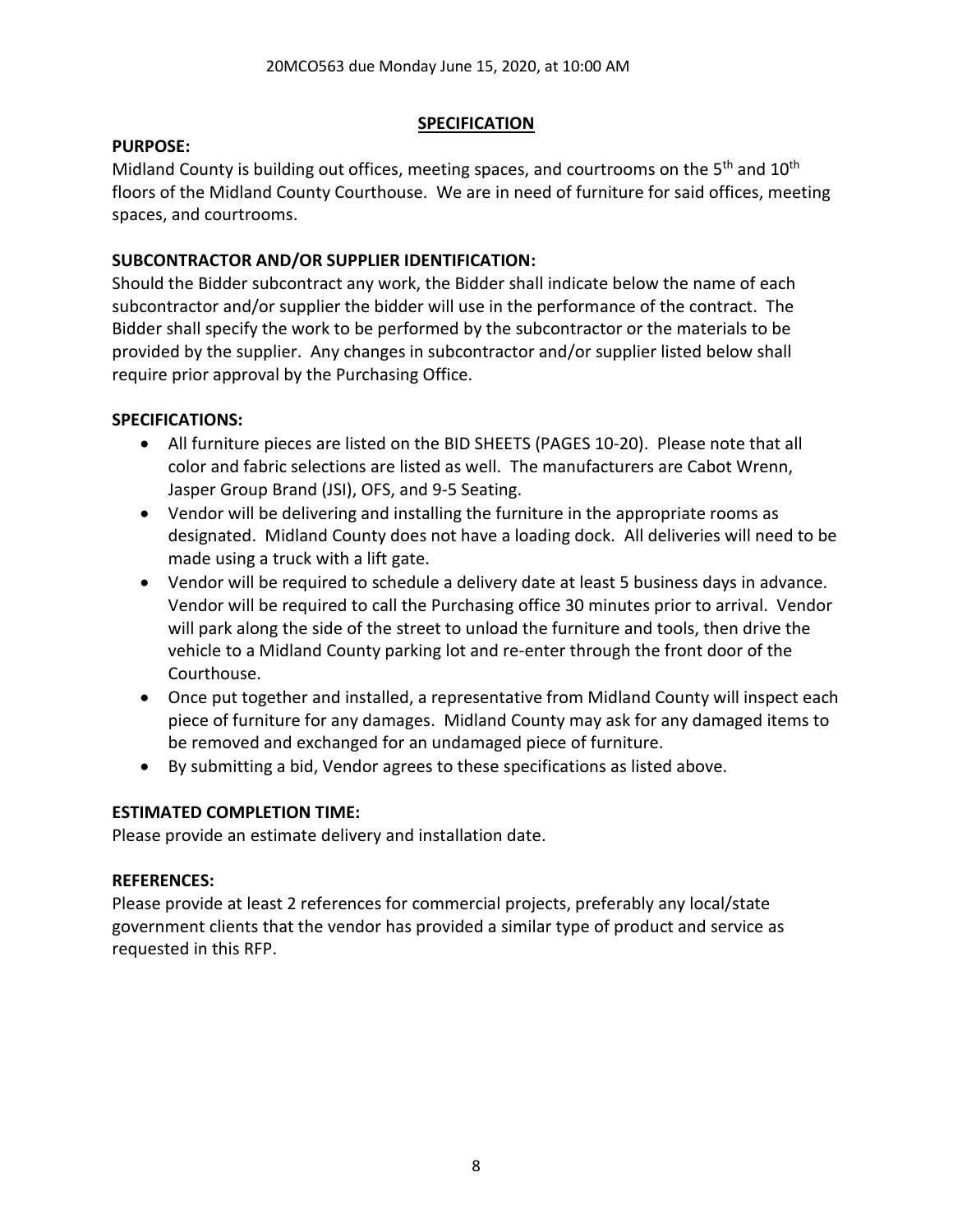# **EVALUATION PROCESS:**

The County will award to the bidder that submits a bid which represents the "best value" to the County. The best value shall not be based solely upon price, but the bid which receives the highest cumulative score for each of the evaluation factors delineated herein.

# **CRITERIA:**

Introduction (Executive Summary): 1 page maximum

Tab 1 Previous Related Experience: (10 points, maximum)

- Indicate experience with publicly funded purchases of same approximate size and type as the anticipated project.
- Indicate previous experience with Midland County.

Tab 2 Identity and Location of Vendor: (35 points, maximum)

• Indicate the exact legal name of Vendor, its type of legal organization, its state of organization, its mailing address, the office/business location of the Vendor from which the project will be managed; and, address Vendor's availability to the project and the County and the response time. Businesses based in Midland County will receive the maximum number of points. Businesses not based in Midland County will receive a deduction in points, based on the relative distance to Midland County.

Tab 3 Duration to Complete: (10 points, maximum)

- Indicate when the Vendor to deliver this furniture.
- Indicate the length of time that it will take the Vendor to install this furniture.

Tab 4 References: (Include name, address, and phone number of contact): (10 points, maximum)

• Indicate (2 minimum) general references who can attest to the Vendor's ability to provide and install furniture in a commercial setting.

Tab 5 Cost: (35 points, maximum)

• Indicate the Vendor's proposed price for each item, as well as the total for all quantities.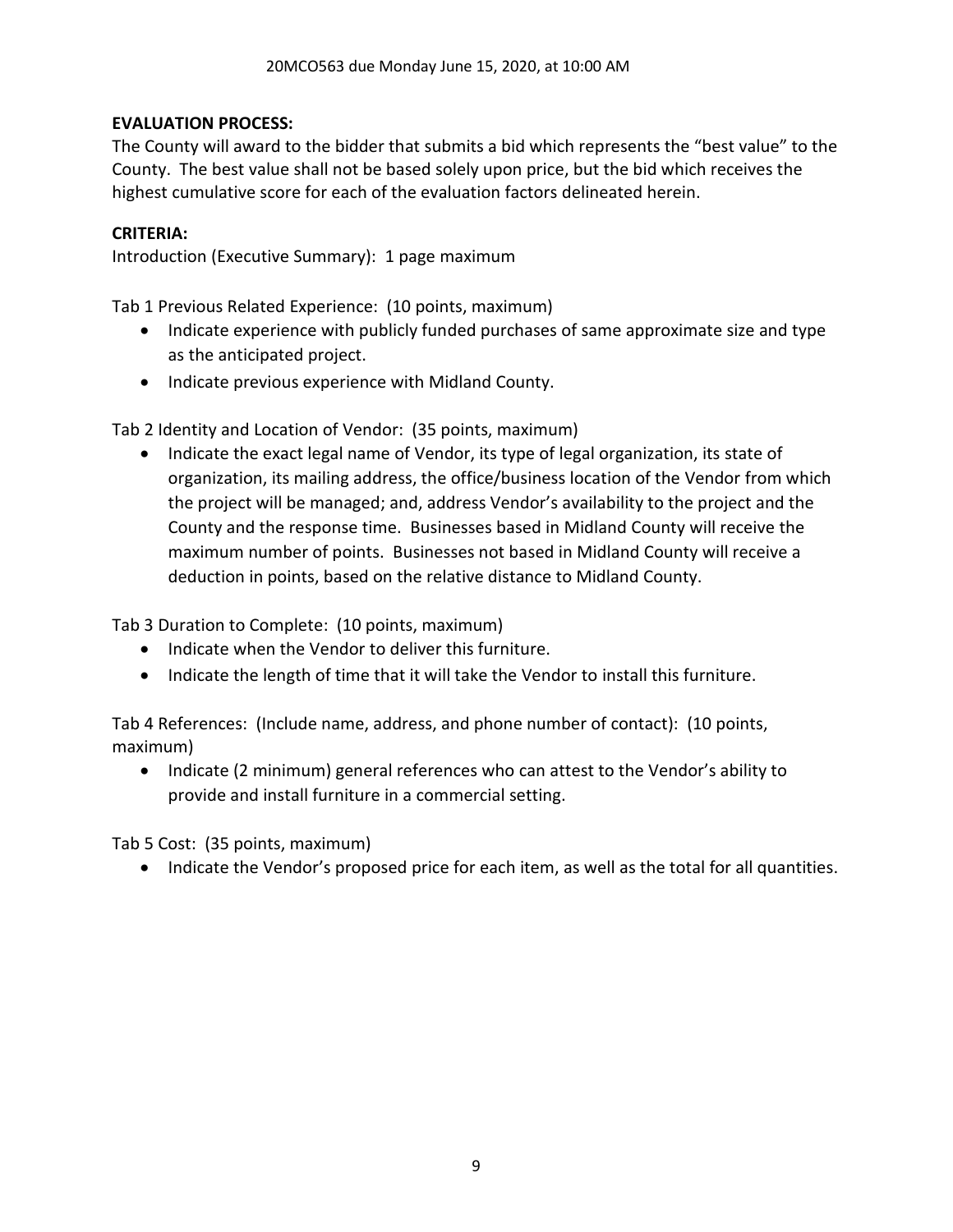| <b>ITEM</b>                                                                                                                                                                                                                                                                                                                                                                                                                                                                                                                                                                                | <b>QTY</b>     | <b>PRICE PER</b><br><b>ITEM</b> | <b>TOTAL</b> |
|--------------------------------------------------------------------------------------------------------------------------------------------------------------------------------------------------------------------------------------------------------------------------------------------------------------------------------------------------------------------------------------------------------------------------------------------------------------------------------------------------------------------------------------------------------------------------------------------|----------------|---------------------------------|--------------|
| 9to5 - Strata<br>Mid-Back Heavy Duty Task Chair with Mesh Back<br>Upholstered Seat and Synchro Tilt<br>26.5"W x 26.5"D x 39.5"-44"H<br>Arms: Height Adjustable Pivot Slide Arm, A6<br>Frame Color: Silver, SF<br>Mesh Color: Black, M01<br>Base: 26" Aluminum Base, Silver (Standard) BA2S<br>Casters: 60mm Heavy Duty Casters, C4<br>Seat Upholstery: Momentum - Perk, Walnut (Grade C)<br>Packaging: Partially Assembled in a Carton, PAC<br>Options: Seat Slider 2.5", SS<br>Model: 1560.Y2.A6.SF.M01.BA2S.C4.FGC.PAC.SS<br>Tag: CH-1<br>Location: $2$ on $10th$ floor                  | $\overline{2}$ |                                 |              |
| 9to5 - Strata<br>Mid-Back Heavy Duty Task Chair with Mesh Back<br>Upholstered Seat and Synchro Tilt<br>26.5"W x 26.5"D x 39.5"-44"H<br>Arms: Height Adjustable Pivot Slide Arms, A6<br>Frame Color: Silver, SF<br>Mesh Color: Black, M01<br>Bade: 26" Aluminum Base, Silver (Standard) BA2S<br>Casters: 60mm Heavy Duty Casters, C4<br>Seat Upholstery: Maharam - Lariat, Black (Grade F)<br>Packaging: Partially Assembled in a Carton, PAC<br>Model: 1560.Y2.A6.SF. M01.BA2S.C4.FGF.FAC<br>Tag: CH-2<br>Location: $20$ on $10th$ floor                                                   | 20             |                                 |              |
| 9to5 - Strata<br>Mid-Back Heavy Duty Task Chari with Mesh Back<br>Upholstered Seat and Synchro Tilt<br>26.5"W x 26.5"D x 39.5"-44"H<br>Arms: Height Adjustable Pivot Slide Arm, A6<br>Frame Color: Silver, SF<br>Mesh Color: Black, M01<br>Base: 26" Aluminum Base, Silver (Standard) BA2S<br>Casters: 60mm Heavy Duty Casters, C4<br>Seat Upholstery: Maharam - Wend, Flute (Grade G)<br>Packaging: Partially Assembled in a Carton, PAC<br>Options: Seat Slider 2.5", SS<br>Model: 1560.Y2.A6.SF.M01.BA2S.C4.FGG.PAC.SS<br>Tag: CH-3<br>Location: 1 on $5th$ floor and 1 on $10th$ floor | $\overline{2}$ |                                 |              |

# BID SHEET – PAGE 1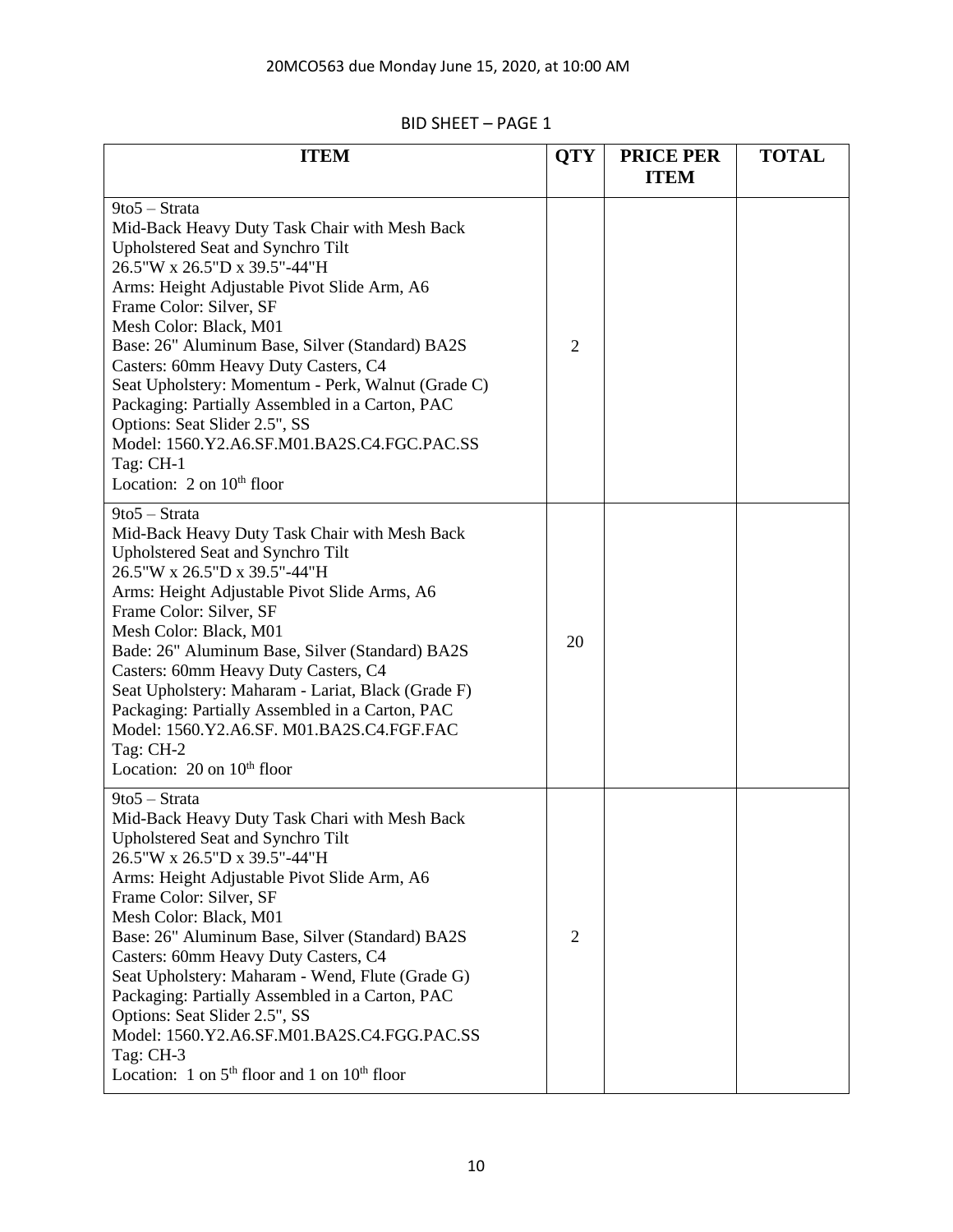| <b>ITEM</b>                                                                                                                                                                                                                                                                                                                                                                                                                                                                                                                                                              | <b>QTY</b>     | <b>PRICE PER</b><br><b>ITEM</b> | <b>TOTAL</b> |
|--------------------------------------------------------------------------------------------------------------------------------------------------------------------------------------------------------------------------------------------------------------------------------------------------------------------------------------------------------------------------------------------------------------------------------------------------------------------------------------------------------------------------------------------------------------------------|----------------|---------------------------------|--------------|
| 9to5 Strata<br>Mid-Back Heavy Duty Task Chair with Mesh Back<br>Upholstered Seat and Synchro Tilt<br>26.5"W x 26.5"D x 39.5"-44"H<br>Arms: No Arms, A00<br>Frame Color: Silver, SF<br>Mesh Color: Black, M01<br>Base Color: 26" Aluminum Base, Silver (Standard), BA2S<br>Casters: 60mm Heavy Duty Casters, C4<br>Seat Upholstery: Maharam - Lariat, Fern (Grade F)<br>Packaging: Partially Assembled in a Carton, PAC<br>Options: Seat Slider 2.5", SS<br>Model: 1560.Y2.A00.SF.M01.BA2S.C4.FGF.PAC.SS<br>Tag: CH-4<br>Location: 1 on $5th$ floor and 1 on $10th$ floor | $\overline{2}$ |                                 |              |
| 9to5 - Strata<br>Mid-Back Heavy Duty Task Chair with Mesh Back<br>Upholstered Seat and Synchro Tilt<br>26.5"W x 26.5"D x 39.5"-44"H<br>Arms: No Arms, A00<br>Frame Color: Silver, SF<br>Mesh Color: Black, M01<br>Base: 26" Aluminum Base, Silver (Standard), BA2S<br>Casters: 60mm Heavy Duty Casters, C4<br>Seat Upholstery: Momentum - Perk, Walnut (Grade C)<br>Packaging: Partially Assembled in a Carton, PAC<br>Options: Seat Slider 2.5", SS<br>Model: 1560.Y2.A00.SF.M01.BA2S.FGC.PAC.SS<br>Tag: CH-63<br>Location: $10th$ floor                                | 1              |                                 |              |
| Carolina - Silver Ion<br>70" Three Seat Wood Bench w/ arms<br>70.75"W x 21.75"D x 25"H<br>Special Floor Anchor Brackets Attached to each leg<br>Wood Finish: Port<br>Metal Finish: Warm Grey<br>Upholstery: Momentum - Bravo II, Mica (Grade 5)<br>Tag: B-6X<br>Location: 5 <sup>th</sup> floor                                                                                                                                                                                                                                                                          | 16             |                                 |              |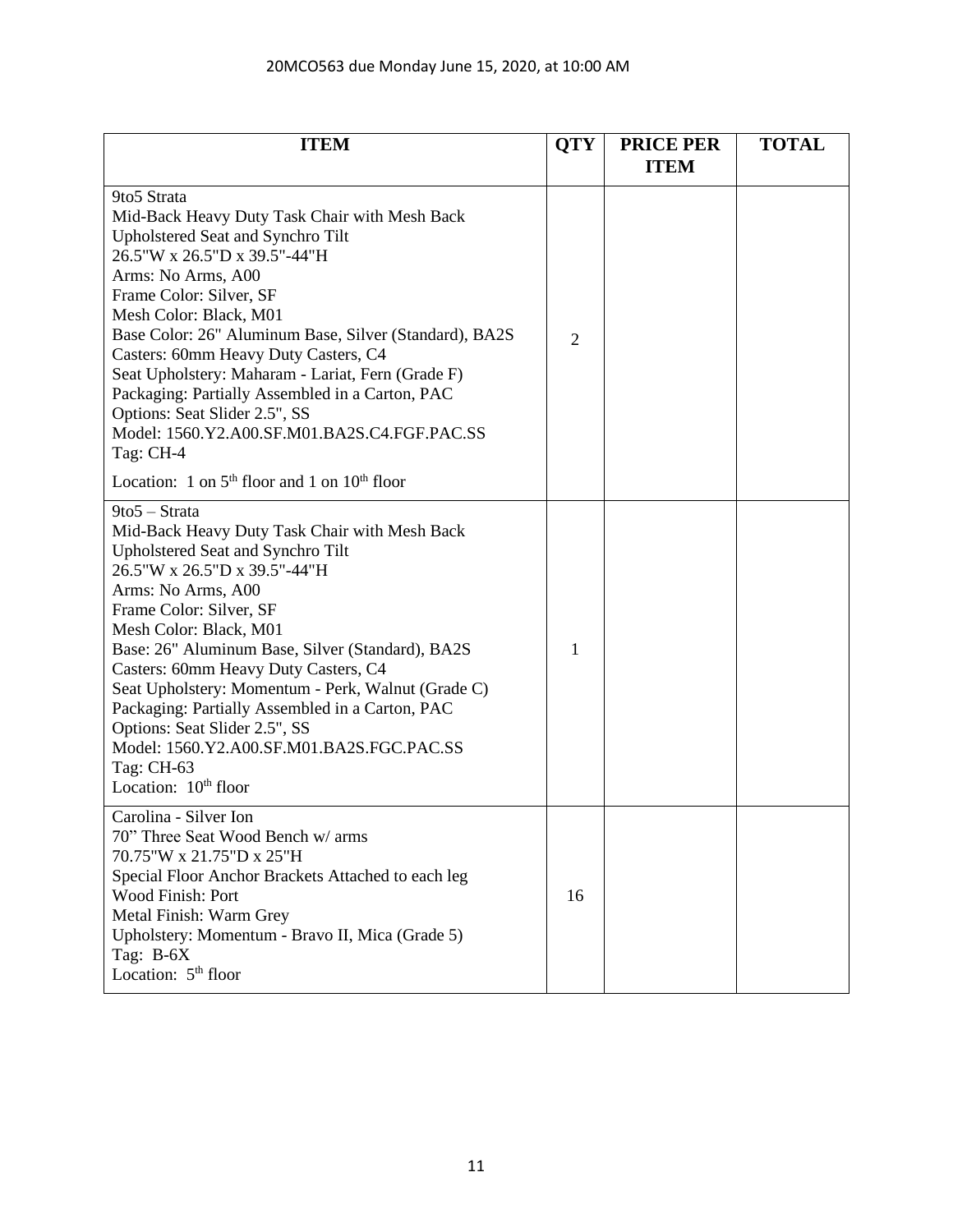| <b>ITEM</b>                                                                                                                                                                                                                                                                                                                                                   | <b>QTY</b> | <b>PRICE PER</b><br><b>ITEM</b> | <b>TOTAL</b> |
|---------------------------------------------------------------------------------------------------------------------------------------------------------------------------------------------------------------------------------------------------------------------------------------------------------------------------------------------------------------|------------|---------------------------------|--------------|
| JSI-Harbor<br><b>Executive Swivel Chair</b><br>26-1/2"W x 29"D x 50-1/2"H<br>Wood Species: Maple, M<br>Wood Base/Arm Detail Finish: Classic, CLA<br>Upholstery: Wollsdorf, Euroglazed Black, L2<br>Model: HB2905<br>Tag: CH-7<br>Location: 10 <sup>th</sup> floor                                                                                             | 1          |                                 |              |
| JSI-Harbor<br>Management Swivel Chair<br>26-1/2"W x 28-1/2"D x 44"H<br>Wood Species: Maple, M<br>Wood Arm Detail Finish: Classic, CLA<br>Base: Black Polyurethane Base, A<br>Upholstery: Maharam - Lariat, Fern (Grade E)<br>Model: HB2900<br>Tag: CH-9<br>Location: $2 \text{ on } 5^{\text{th}}$ floor, $4 \text{ on } 10^{\text{th}}$ floor                | 6          |                                 |              |
| JSI-Harbor<br>Management Swivel Chair<br>26-1/2"W x 28-1/2"D x 44"H<br>Wood Species: Maple, M<br>Wood Arm Detail Finish: Classic, CLA<br>Base: Black Polyurethane Base, A<br>Upholstery: Anzea-Plastic Basket, Jackelope (Grade E)<br>Model: HB2900<br>Tag: $CH-11$<br>Location: $10th$ floor                                                                 | 14         |                                 |              |
| JSI-Harbor<br>Management Swivel Chair<br>26-1/2"W x 28-1/2"D x 44"H<br>Wood Species: Maple, M<br>Wood Arm Detail Finish: Classic, CLA<br>Base: Black Polyurethane Base, A<br>Upholstery: Anzea-Plastic Basket, Pseudosisal (Grade E)<br>Model: HB2900<br>Tag: CH-12<br>Location: $8 \text{ on } 5^{\text{th}}$ floor and $8 \text{ on } 10^{\text{th}}$ floor | 16         |                                 |              |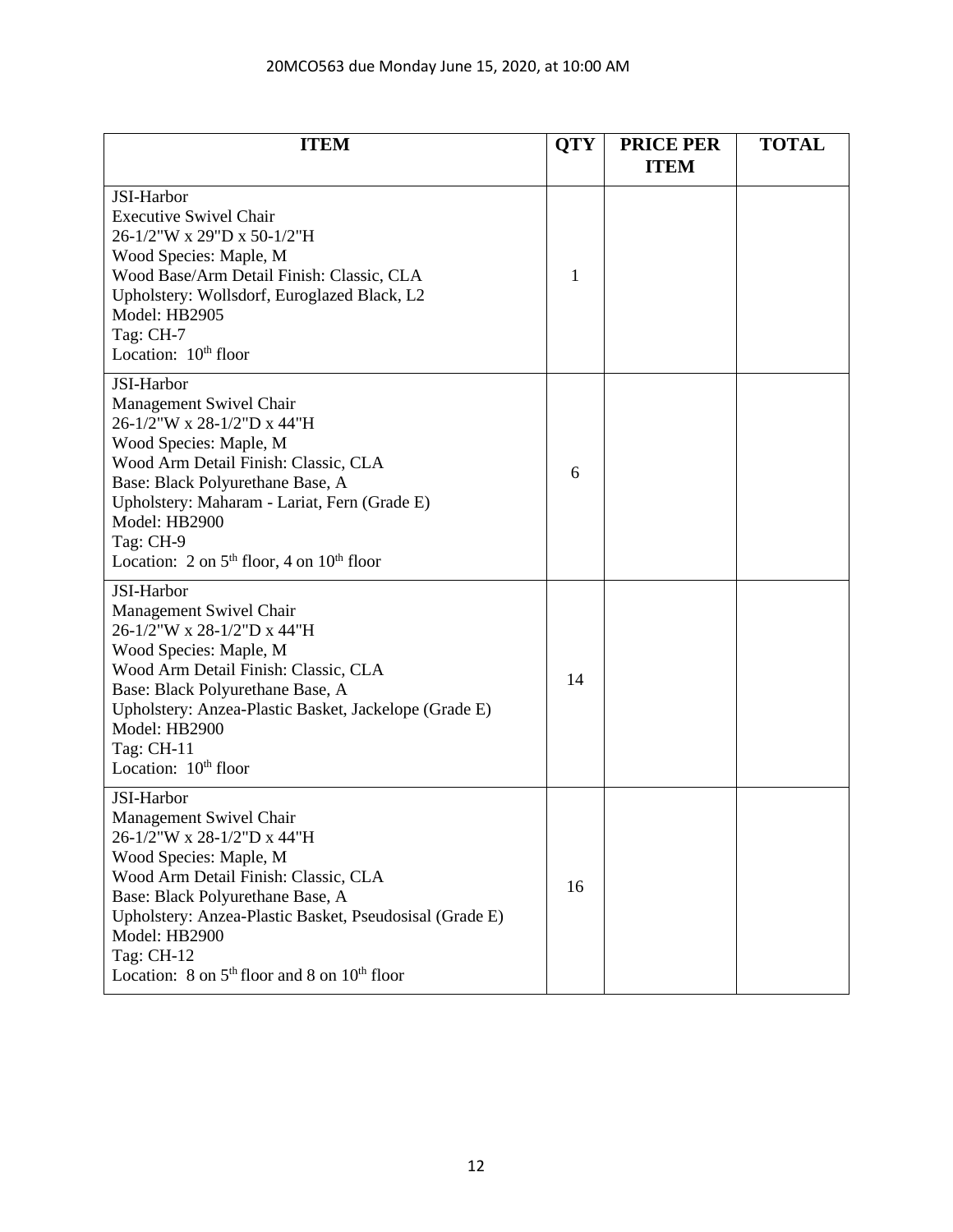| <b>ITEM</b>                                                                                                                                                                                                                                                                        | <b>QTY</b>     | <b>PRICE PER</b><br><b>ITEM</b> | <b>TOTAL</b> |
|------------------------------------------------------------------------------------------------------------------------------------------------------------------------------------------------------------------------------------------------------------------------------------|----------------|---------------------------------|--------------|
| JSI-Harbor<br>Management Swivel Chair<br>26-1/2"W x 28-1/2"D x 44"H<br>Wood Species: Maple, M<br>Wood Arm Detail Finish: Classic, CLA<br>Base: Black Jury Base, B<br>Upholstery: Maharam-Lariat, Fern (Grade E)<br>Model: HB2900<br>Tag: CH-15<br>Location: 10 <sup>th</sup> floor | 12             |                                 |              |
| JSI-Harbor<br>Guest Chair with arms<br>24-3/4"W x 26"D x 34"H<br>Wood Species: Maple, M<br>Wood Finish: Classic, CLA<br>Upholstery: Momentum-Strum, Madder (Grade F)<br>Model: HB2901<br>Tag: CH-19<br>Location: 10 <sup>th</sup> floor                                            | 6              |                                 |              |
| JSI-Harbor<br>Guest Chair with arms<br>24-3/4"W x 26"D x 34"H<br>Wood Species: Maple, M<br>Wood Finish: Classic, CLA<br>Upholstery: Mayer-Ankara, Mocha (Grade F)<br>Model: HB2901<br>Tag:CH-28<br>Location: 10 <sup>th</sup> floor                                                | $\overline{2}$ |                                 |              |
| JSI-Madison<br>Guest Chair with Upholstered Seat and Back<br>20-1/2"W x 27-1/2"D x 40-1/2"H<br>Wood Species: Maple, M<br>Wood Finish: Walnut Heights<br>Upholstery: Momentum-Tradition C-Zero, Malbec (Grade B)<br>Model: MA1533F<br>Tag: CH-66<br>Location: 5th floor             | 8              |                                 |              |
| <b>JSI-Laurel Tables</b><br>Square End Table with Maple Veneer Top<br>24"W x 24"D x 17"H<br>Wood Species: Maple, M<br>Wood Finish: Classic, CLA<br>Model: LA2424ET<br>Tag: CH-46<br>Location: 10 <sup>th</sup> floor                                                               | 4              |                                 |              |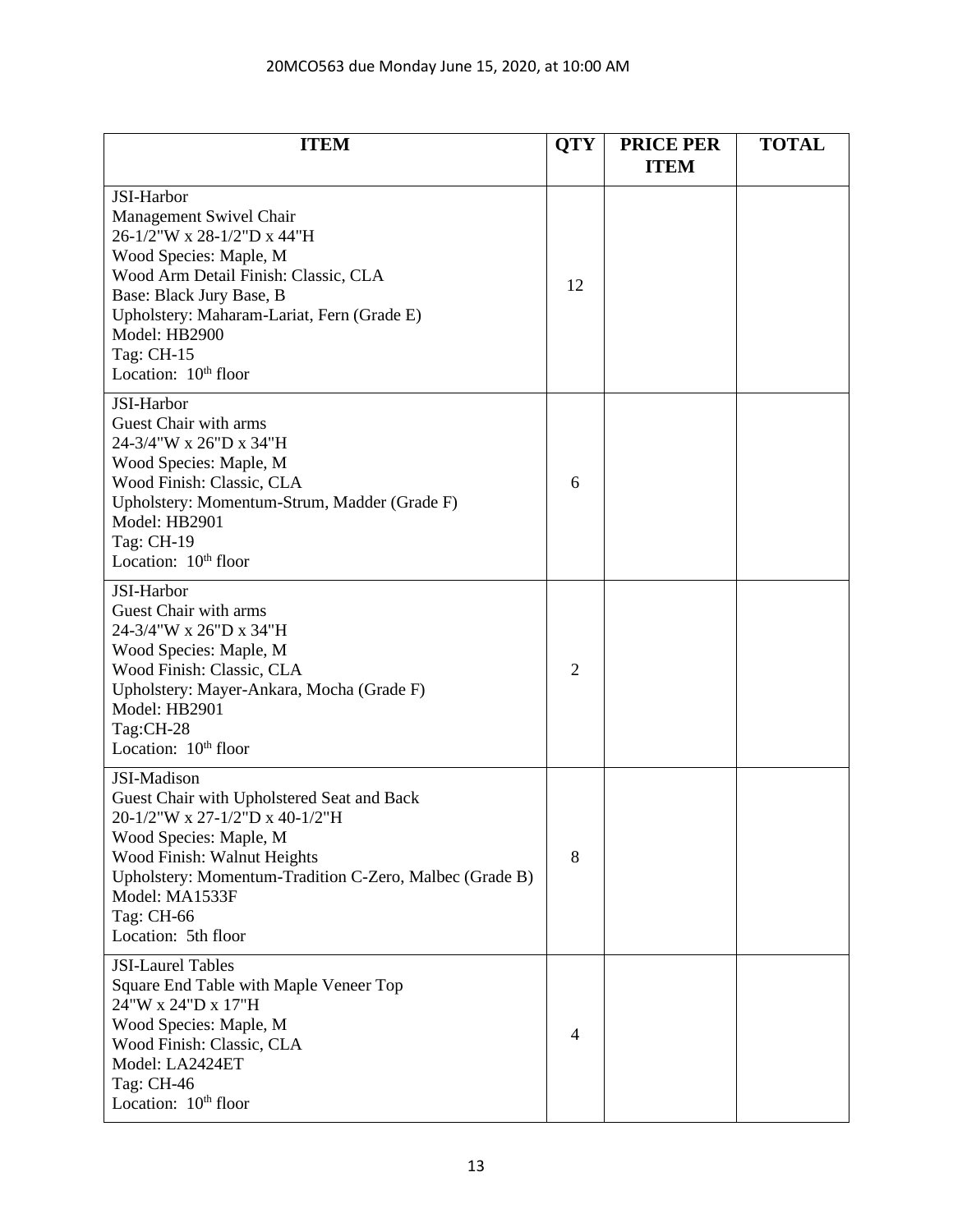| <b>ITEM</b>                                                                                                                                                                                                                                                                                                                                                      | <b>QTY</b>     | <b>PRICE PER</b><br><b>ITEM</b> | <b>TOTAL</b> |
|------------------------------------------------------------------------------------------------------------------------------------------------------------------------------------------------------------------------------------------------------------------------------------------------------------------------------------------------------------------|----------------|---------------------------------|--------------|
| JSI-Laurel<br>Loveseat/Chair/Chair Unit, Facing<br>85-3/4"W x 26"D x 34-1/2"H<br>Wood Species: Beech, B<br>Wood Finish: Classic, CLA<br>Seat Upholstery: Maharam-Gust, Colonade (Grade F)<br>Back Upholstery: Maharam-Runner Standard, Plot (Grade F)<br>Add Optional Anti-Microbial Arm Caps<br>Model: LA1286<br>Tag: CH-46<br>Location: $10th$ floor           | $\overline{4}$ |                                 |              |
| JSI-Laurel<br>Chair/Chair/Loveseat Unit, Facing<br>85-3/4"W x 26"D x 34-1/2"H<br>Wood Species: Beech, B<br>Wood Finish: Classic, CLA<br>Seat Upholstery: Maharam-Gust, Colonade (Grade F)<br>Back Upholstery: Maharam-Runner Standard, Plot (Grade F)<br>Add Optional Anit-Microbial Arm Caps<br>Model: LA1287<br>Tag: CH-46<br>Location: 10 <sup>th</sup> floor | $\overline{4}$ |                                 |              |
| JSI-Laurel<br>42: Bariatric Armchair<br>43-1/2"W x 26"D x 34-1/2"H<br>Wood Species: Beech, B<br>Wood Finish: Classic, CLA<br>Seat Upholstery: Maharam-Gust, Colonade (Grade F)<br>Back Upholstery: Maharam-Runner Standard, Plot (Grade F)<br>Add Optional Anti-Microbial Arm Caps<br>Model: LA1282B<br>Tag: CH-47<br>Location: $10th$ floor                     | $\overline{2}$ |                                 |              |
| JSI-Laurel<br><b>Guest Armchair</b><br>22-1/2"W x 26"D x 34-1/2"H<br>Wood Species: Beech, B<br>Wood Finish: Classic, CLA<br>Seat Upholstery: Maharam,-Gust, Colonade (Grade F)<br>Back Upholstery: Maharam-Runner Standard, Plot (Grade F)<br>Add Optional Anti-Microbial Arm Caps<br>Model: LA1281<br>Tag: CH-47<br>Location: $10th$ floor                      | $\overline{2}$ |                                 |              |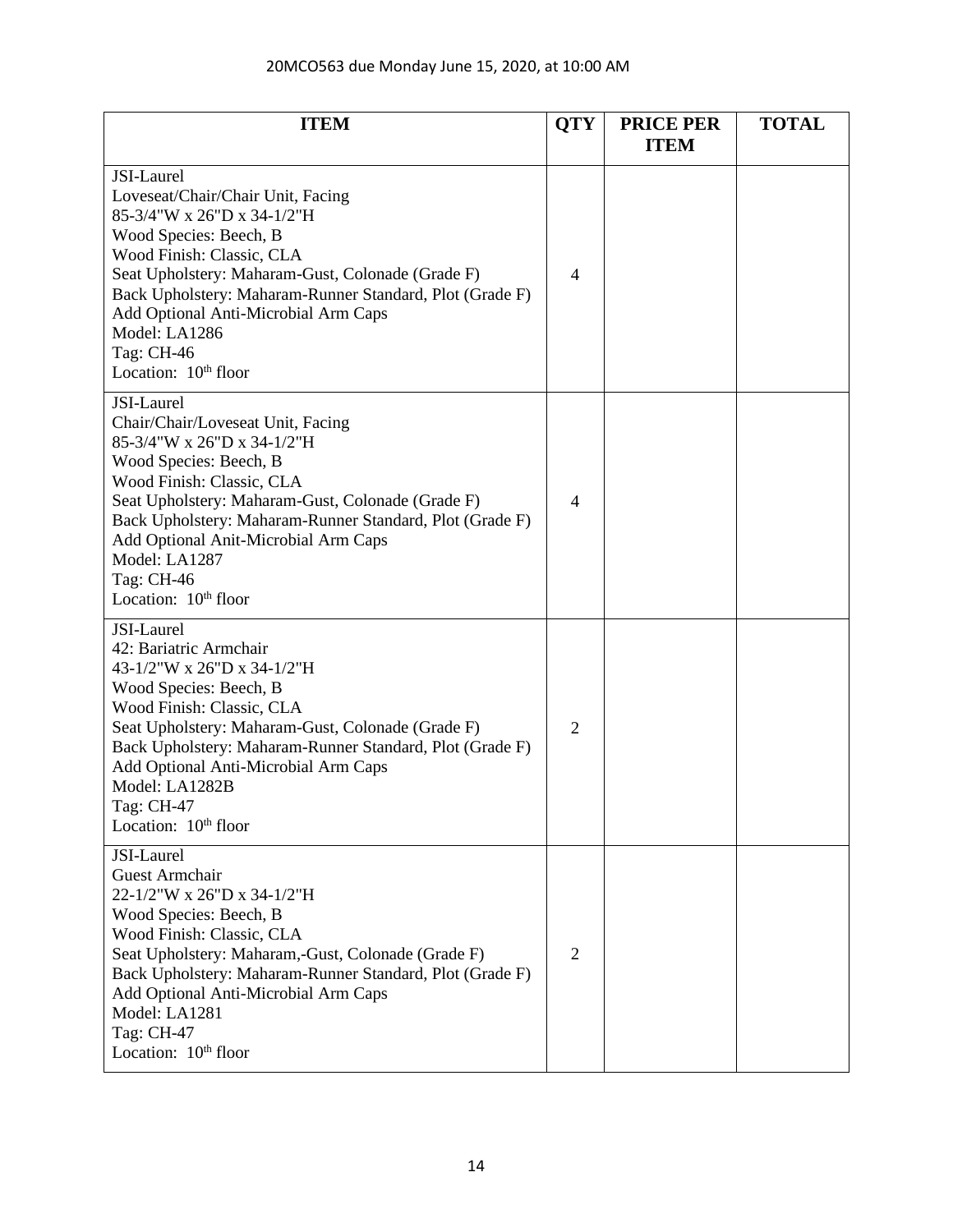| <b>ITEM</b>                                                                                                                                                                                                                                                                                                                                    | <b>QTY</b>     | <b>PRICE PER</b><br><b>ITEM</b> | <b>TOTAL</b> |
|------------------------------------------------------------------------------------------------------------------------------------------------------------------------------------------------------------------------------------------------------------------------------------------------------------------------------------------------|----------------|---------------------------------|--------------|
| JSI-Laurel<br><b>Four Seat Unit</b><br>86-1/8"W x 26"D x 34-1/2"H<br>Wood Species: Beech, B<br>Wood Finish: Classic, CLA<br>Seat Upholstery: Maharam-Guest, Colonade (Grade F)<br>Back Upholstery: Maharam-Runner Standard, Plot (Grade F)<br>Add Optional Anti-Microbial Arm Caps<br>Model: LA1294<br>Tag: CH-48<br>Location: $10th$ floor    | 1              |                                 |              |
| JSI-Laurel<br>Three Seat Unit<br>64-7/8"W x 26"D x 34-1/2"H<br>Wood Species: Beech, B<br>Wood Finish: Classic, CLA<br>Seat Upholstery: Maharam-Gust, Colonade (Grade F)<br>Back Upholstery: Maharam-Runner Standard, Plot (Grade F)<br>Add Optional Anti-Microbial Arm Caps<br>Model: LA1293<br>Tag: CH-37<br>Location: 10 <sup>th</sup> floor | $\overline{2}$ |                                 |              |
| JSI-Laurel<br>Two Seat Unit<br>43-1/2"W x 26"D x 34-1/2"H<br>Wood Species: Beech, B<br>Wood Finish: Classic, CLA<br>Seat Upholstery: Maharam-Gust, Colonade (Grade F)<br>Back Upholstery: Maharam-Runner Standard, Plot (Grade F)<br>Add Optional Anti-Microbial Arm Caps<br>Model: LA1292<br>Tag: CH-37<br>Location: 10 <sup>th</sup> floor   | $\overline{2}$ |                                 |              |
| JSI-Vision-Veneer<br><b>Round Conference Table</b><br>48"W x 48"D x 30"H<br>Wood Species: Cherry, CH1<br>Wood Finish: Classic on Cherry, CL<br><b>Edge Profile: Eased</b><br>Model: VV48CTD<br>Tag: T-02<br>Location: 10 <sup>th</sup> floor                                                                                                   | $\overline{2}$ |                                 |              |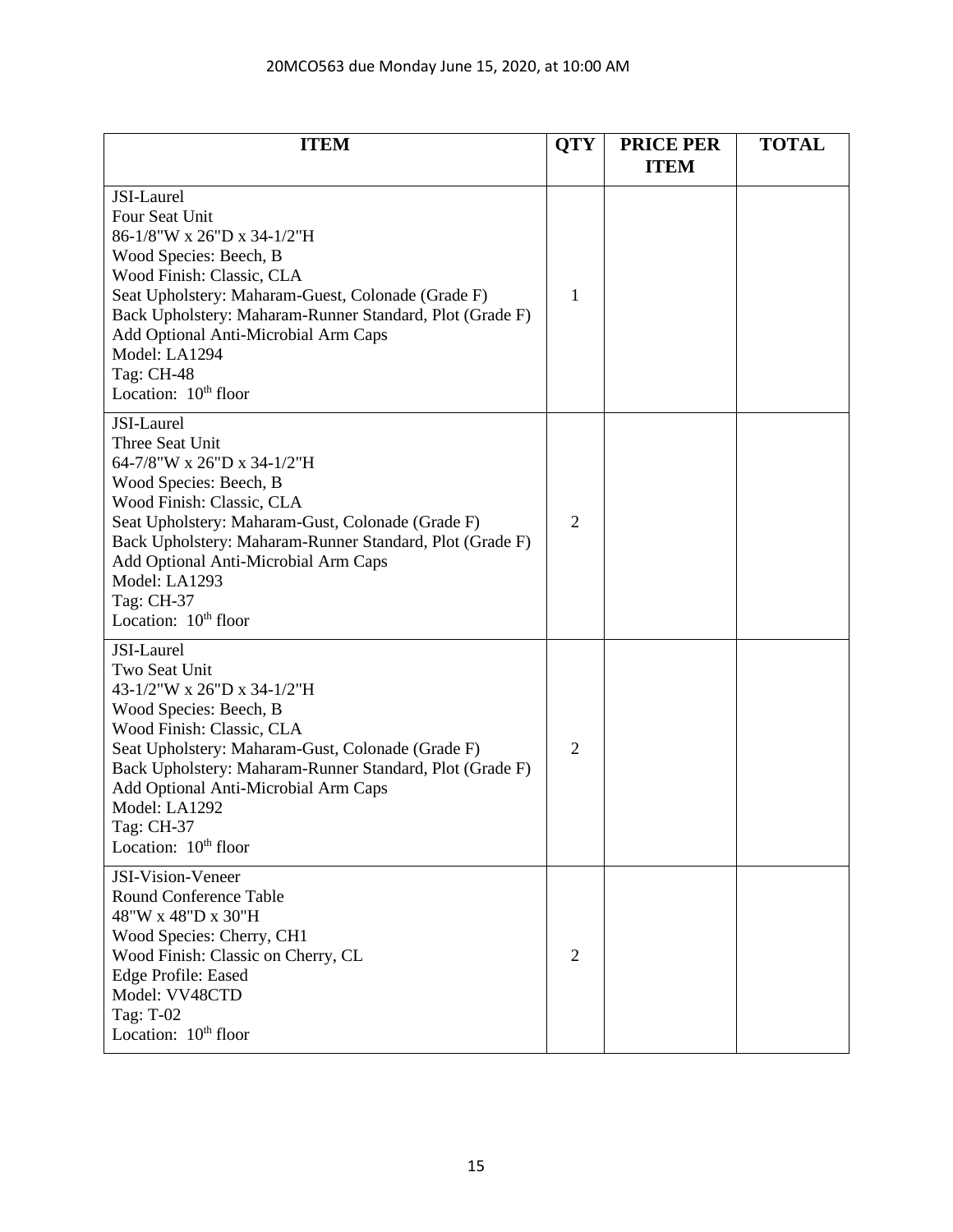# 20MCO563 due Monday June 15, 2020, at 10:00 AM

| <b>ITEM</b>                                                                                                                                                                                                                                                                      | <b>QTY</b> | <b>PRICE PER</b><br><b>ITEM</b> | <b>TOTAL</b> |
|----------------------------------------------------------------------------------------------------------------------------------------------------------------------------------------------------------------------------------------------------------------------------------|------------|---------------------------------|--------------|
| <b>JSI-</b> Vision-Veneer<br>Rectangular Conference Table, Flat Cut<br>72"W x 36"D x 30"H<br>Wood Finish: Walnut Height<br><b>Edge Profile: Eased</b><br>Model: VV3672CTP<br>Tag: T-07<br>Location: $4 \text{ on } 5^{\text{th}}$ floor and $4 \text{ on } 10^{\text{th}}$ floor | 8          |                                 |              |
| JSI-Vision-Veneer<br>Rectangular Conference Table, Flat Cut<br>96"W x 42"D x 30"H<br>Wood Finish: Walnut Heights<br><b>Edge Profile: Eased</b><br>2 panel bases included<br>Model: VV4296CTP<br>Tag: T-25<br>Location: $5th$ floor                                               | 1          |                                 |              |
| JSI-Vision-Veneer<br>Boat Shape Conference Table Top, Flat Cut<br>168"W x 48"D<br>Wood Finish: Classic on Cherry, CL<br><b>Edge Profile: Eased</b><br>Model: VV48168BT<br>Tag: T-06<br>Location: 10 <sup>th</sup> floor                                                          | 1          |                                 |              |
| JSI-Vision-Veneer<br>Boat Shape Conference Table Top, Flat Cut<br>120"W x 48"D<br>Wood Finish: Classic on Cherry, CL<br><b>Edge Profile: Eased</b><br>Model: VV48120BT<br>Tag: T-04<br>Location: 10 <sup>th</sup> floor                                                          | 1          |                                 |              |
| JSI-Vision-Veneer<br>Rectangular Base for Conference Table Top, Flat Cut<br>24"W x 7-5/8"D x 28-3/4"H<br>Wood Species: Cherry, CH1<br>Wood Finish: Classic on Cherry, CL<br>Model: VV2428PBA<br>Tag: T-04<br>Location: 10 <sup>th</sup> floor                                    | 3          |                                 |              |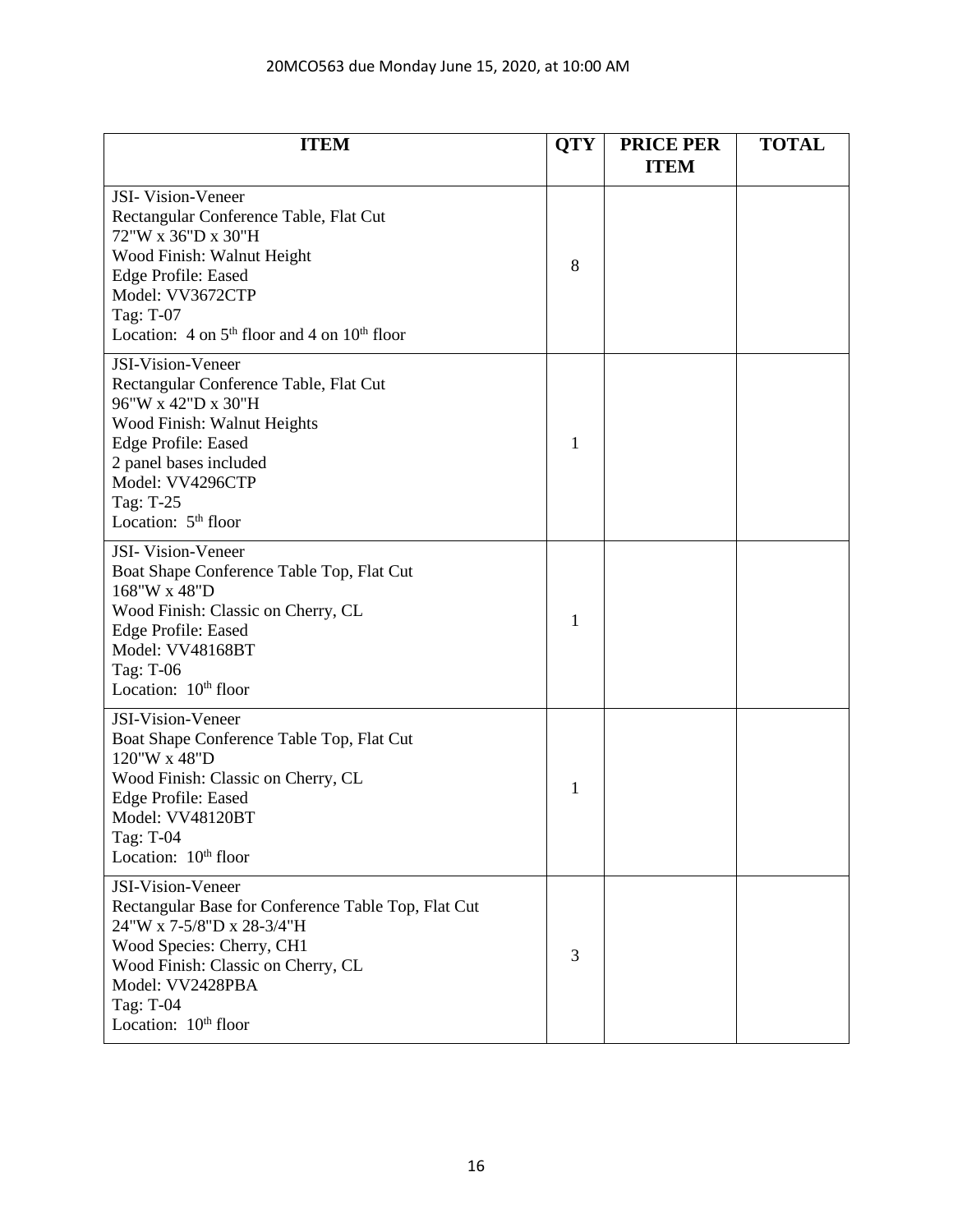# 20MCO563 due Monday June 15, 2020, at 10:00 AM

| <b>ITEM</b>                                                                                                                                                                                                                                    | <b>QTY</b> | <b>PRICE PER</b><br><b>ITEM</b> | <b>TOTAL</b> |
|------------------------------------------------------------------------------------------------------------------------------------------------------------------------------------------------------------------------------------------------|------------|---------------------------------|--------------|
| JSI-Vision-Veneer<br>Boat Shape Conference Table Top, Flat Cut<br>144"W x 48"D<br>Wood Finish: Classic on Cherry, CL<br><b>Edge Profile: Eased</b><br>Model: VV48144BT<br>Tag: T-05<br>Location: 5 <sup>th</sup> floor                         | 1          |                                 |              |
| JSI-Vision-Veneer<br>Rectangular Base for Conference Table Top, Flat Cut<br>24"W x 7-5/8"D x 28-3/4"H<br>Wood Species: Cherry, CH1<br>Wood Finish: Classic on Cherry, CL<br>Model: VV2428PBA<br>Tag: T-05<br>Location: $5th$ floor             | 3          |                                 |              |
| JSI-Vision-Veneer<br>Rectangular Base for Conference Table Top, Flat Cut<br>24"W x 7-5/8"D x 28-3/4"H<br>Wood Species: Cherry, CH1<br>Wood Finish: Classic on Cherry, CL<br>Model: VV2428PBA<br>Tag: T-06<br>Location: $10th$ floor            | 3          |                                 |              |
| JSI-Vision_Veneer<br>Bullet Peninsula Desk, Flat Cut<br>72"W x 36"D x 30"H<br>Wood Finish: Classic on Cherry, CLA<br>Edge Profile: Eased<br>Grommet Color: Matte Black, MBK<br>Model: VV3672B<br>Tag: D-01<br>Location: 10 <sup>th</sup> floor | 3          |                                 |              |
| JSI-Vision-Veneer<br>Cylinder Base for Peninsula Desk, Flat Cut<br>18"Dia. x 28-3/4"H<br>Wood Finish: Classic on Cherry, CLA<br>Model: VV18RB<br>Tag: D-01<br>Location: 10 <sup>th</sup> floor                                                 | 3          |                                 |              |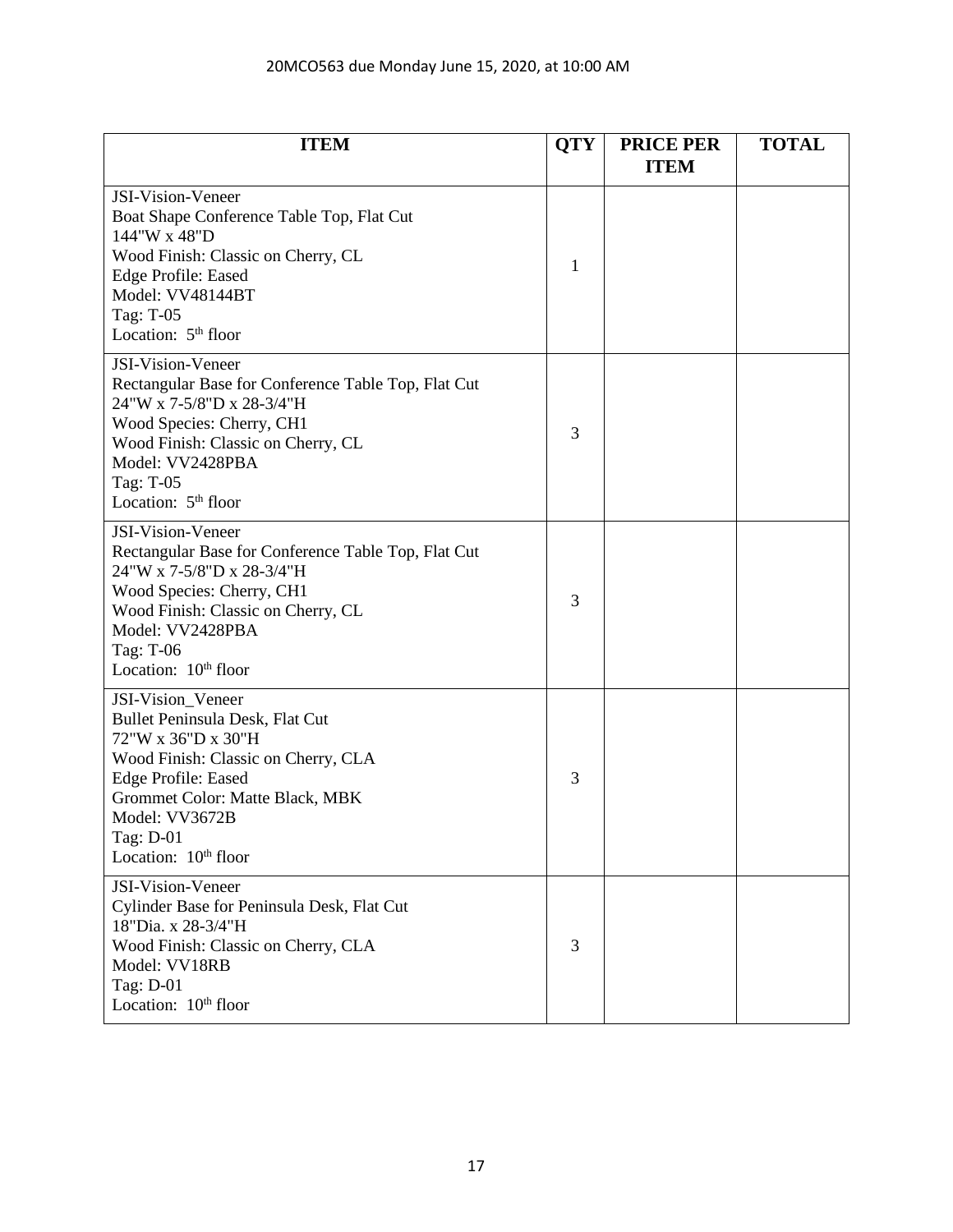| <b>ITEM</b>                                                                                                                                                                                                                                                                                             | <b>QTY</b> | <b>PRICE PER</b><br><b>ITEM</b> | <b>TOTAL</b> |
|---------------------------------------------------------------------------------------------------------------------------------------------------------------------------------------------------------------------------------------------------------------------------------------------------------|------------|---------------------------------|--------------|
| <b>JSI-Vision-Veneer</b><br><b>Modular Modesty Panel</b><br>Modified to be used with a VV3672B and VV18RB<br><b>Omit Grommet</b><br>Finish: Classic on Cherry, CLA<br>Model: ZVV2844MA_CLAC**Custom<br>Tag: D-01<br>Location: 10 <sup>th</sup> floor                                                    | 3          |                                 |              |
| JSI-Vision-Veneer<br>Bridge with Modesty Panel, Flat Cut<br>48"W x 24"D x 30"H<br>Wood Finish: Classic on Cherry, CLA<br><b>Edge Profile: Eased</b><br>Grommet Color: Matte Black, MBK<br>Tag: D-01<br>Location: 10 <sup>th</sup> floor                                                                 | 3          |                                 |              |
| JSI-Vision-Veneer<br>File/File Pedestal Credenza Right, Flat Cut<br>72"W x 24"D x 30"H<br>Wood Finish: Classic on Cherry, CLA<br><b>Edge Profile: Eased</b><br>Pull: Bar Pull in Black<br>Grommet Color: Matte Black, MBK<br>Model: VV2472RC<br>Tag: D-01<br>Location: 10 <sup>th</sup> floor           | 3          |                                 |              |
| <b>JSI-Vision-Veneer</b><br>Modular Box/Box/File Pedestal, Flat Cut<br>16"W x 18-1/8"D x 28"H<br>Wood Finish: Classic on Cherry, CLA<br><b>Edge Profile: Eased</b><br>Pull: Bar Pull in Black<br>Grommet Color: Matte Black, MBK<br>Model: VV1618SMBBF<br>Tag: D-01<br>Location: 10 <sup>th</sup> floor | 3          |                                 |              |
| JSI-Vision-Veneer<br>Center Drawer, Flat Cut<br>27"W x 18"D x 2-1/2"H<br>Wood Finish: Classic on Cherry, CLA<br>Model: VV1825CD<br>Tag: PD-01<br>Location: 10 <sup>th</sup> floor                                                                                                                       | 3          |                                 |              |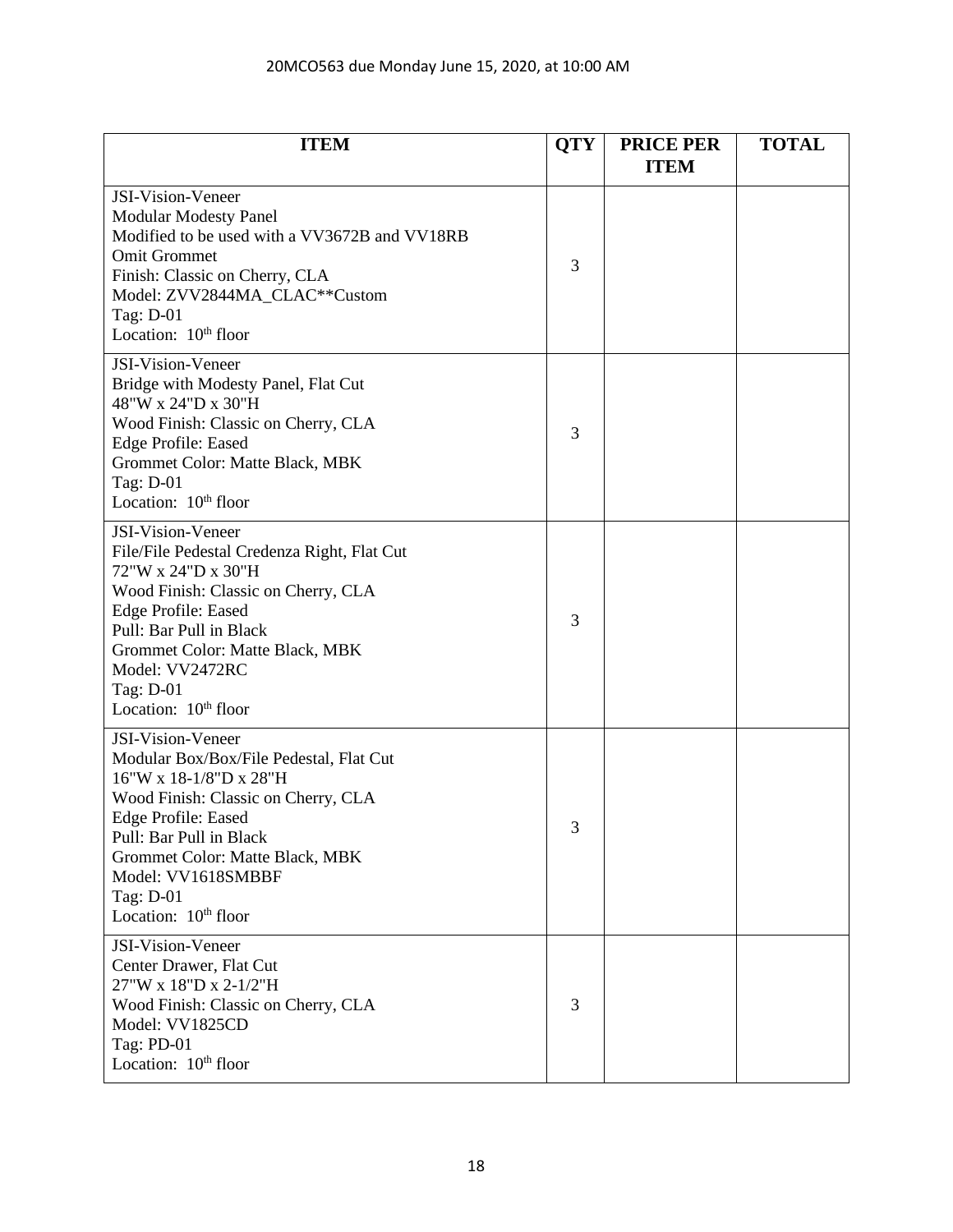| <b>ITEM</b>                                                                                                                                                                                                               | <b>QTY</b> | <b>PRICE PER</b><br><b>ITEM</b> | <b>TOTAL</b> |
|---------------------------------------------------------------------------------------------------------------------------------------------------------------------------------------------------------------------------|------------|---------------------------------|--------------|
| JSI-Brogan<br>Single Pedestal Desk, Left<br>72"W x 36"D x 30"H<br>Wood Finish: Classic on Cherry, CLA<br>Edge: Brogan<br>Pull: Brogan, Brass<br>Model: BG3672LD<br>Tag: D-07<br>Location: 10 <sup>th</sup> floor          | 1          |                                 |              |
| JSI-Brogan<br><b>Executive Bridge</b><br>48"W x 24"D x 30"H<br>Wood Finish: Classic on Cherry, CLA<br><b>Grommet Finish: Brass</b><br>Model: BG2448EB<br>Tag: D-07<br>Location: 10 <sup>th</sup> floor                    | 1          |                                 |              |
| JSI-Brogan<br>Pedestal Credenza, Righ<br>72"W x 24"D x 30"H<br>Wood Finish: Classic on Cherry, CLA<br>Edge: Brogan<br>Pull: Brogan, Brass<br>Model: BG2472RC<br>Tag: D-07<br>Location: 10 <sup>th</sup> floor             | 1          |                                 |              |
| JSI-Brogan<br><b>Storage Overhead Cabinet with Four Doors</b><br>72"W x 15-7/8"D x 42"H<br>Wood Finish: Classic on Cherry, CLA<br>Pull: Brogan, Brass<br>Model: BG1572SO<br>Tag: D-07<br>Location: 10 <sup>th</sup> floor | 1          |                                 |              |
| JSI-Brogan<br>Tackboard for 72"W Storage Overhead Cabinet<br>67-3/4"W x 3/8"D x 15-3/4"H<br>Upholstery: Momentum-Bangle, Cork (Grade A)<br>Model: BG72TK<br>Tag: D-07<br>Location: 10 <sup>th</sup> floor                 | 1          |                                 |              |